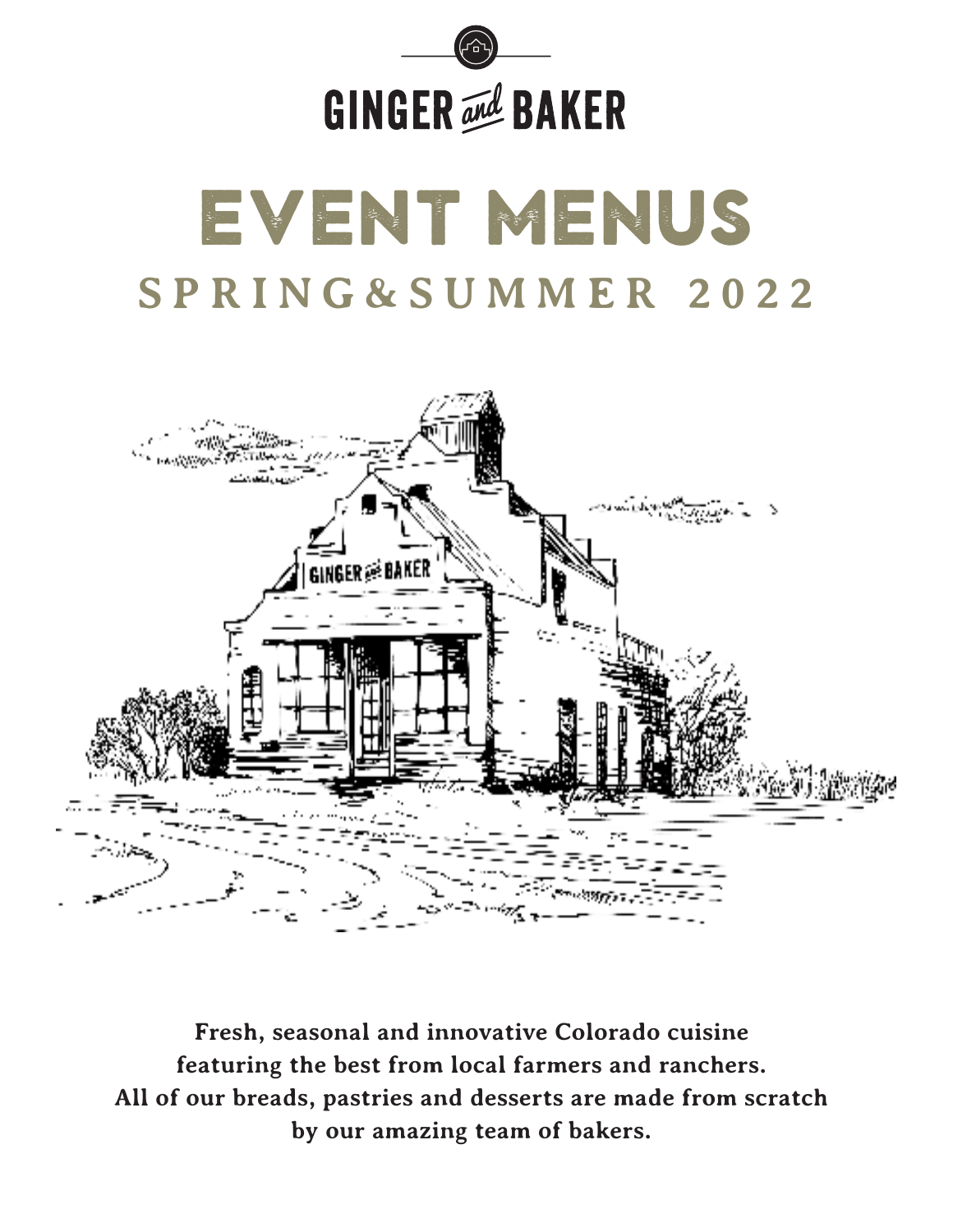### BREAKFAST

**Served buffet style Choose from our recommended packages below and consider delicious additions from the à la carte section.**

### milltop continental 15

#### **BUILD-YOUR-OWN PARFAIT**

housemade granola, fruit, honey, greek yogurt

#### **BREAKFAST PASTRY ARRAY**

baker's choice daily

### Breakfast Quiche 23

#### **HOUSEMADE QUICHE**

select one:

ham and cheese

seasonal vegetable

#### **FRUIT ARRAY**

**BREAKFAST PASTRY ARRAY**

baker's choice daily

### Buttermilk pancakes 24

**BUTTERMILK PANCAKES** choice of plain, blueberry or chocolate chip butter, maple syrup **BREAKFAST POTATOES BACON or SAUSAGE or HAM FRUIT ARRAY**

### Farmhouse Breakfast 26

**CHEESY SCRAMBLED EGGS BACON or SAUSAGE or HAM BREAKFAST POTATOES BISCUITS** butter, jam **FRUIT ARRAY**

### BREAKFAST BURRITOS 22

#### **BURRITOS**

scrambled eggs, bell peppers, onion, breakfast potatoes, cheese select one: sausage, carnitas or vegetarian salsa, sour cream (cut, wrapped) **FRUIT ARRAY**

### BREAKFAST SANDWICHES 22

#### **ENGLISH MUFFIN SANDWICH** egg omelette, american cheese, bacon, sausage, or spinach & tomato select one: **BREAKFAST POTATOES FRUIT ARRAY**

### Breakfast additions

*not sold separately*

**applewood smoked bacon 5 pork sausage patty 4 thick-sliced ham 4 build-your-own yogurt parfait 7**

**breakfast potatoes 4 fruit array 4 house granola or cereal 6 baker's choice pastries 48/dozen**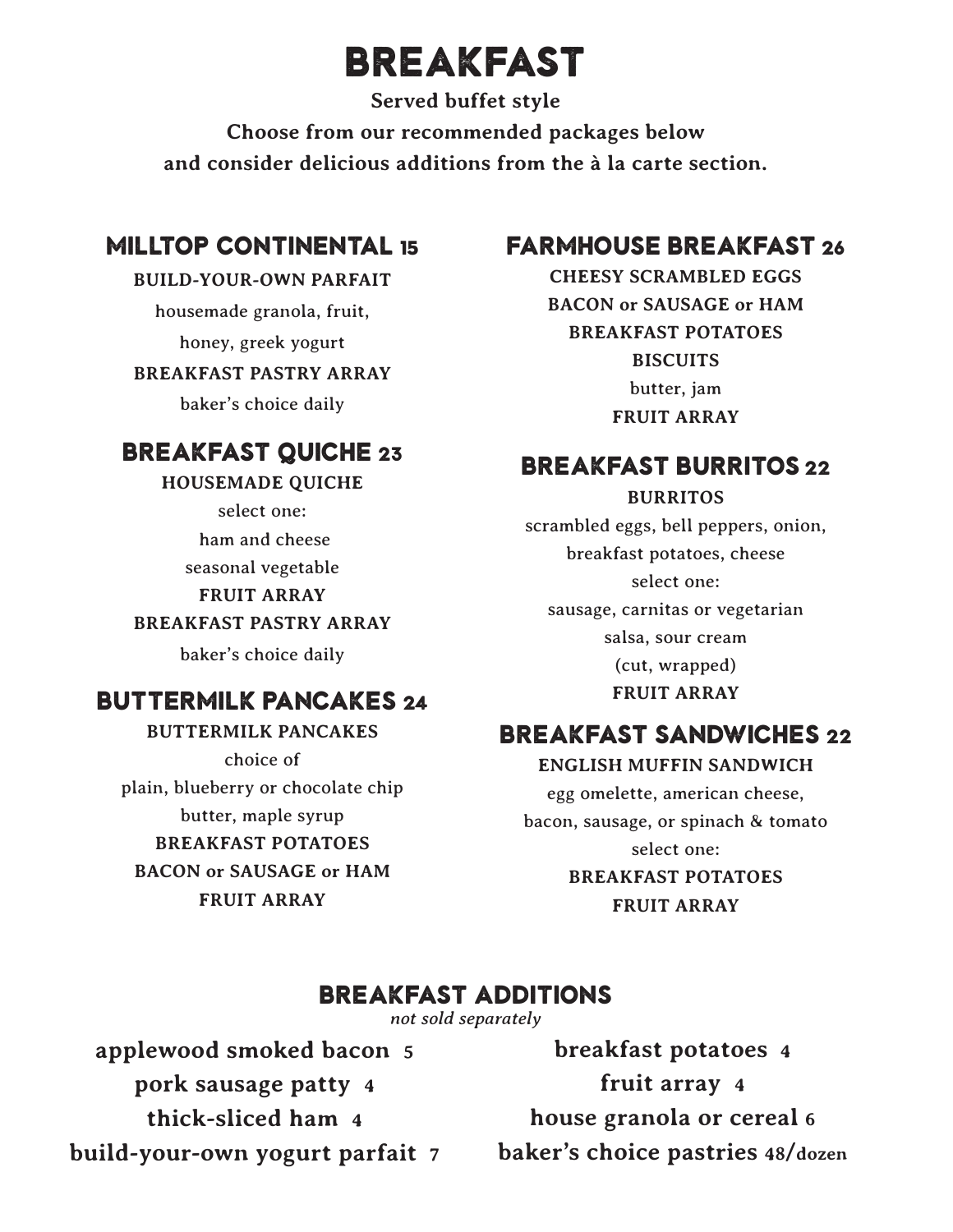## LUNCH Summit lunch 36 **SALAD**

host to preselect one:

#### **MARKET SALAD**

greens, tomatoes, shaved red onion, radish, cucumber,

carrot, white balsamic vinaigrette

#### **MIXED BERRY SALAD**

spinach, mixed berries, puffed quinoa, gorgonzola crumbles,

candied pecans, pomegranate vinaigrette

#### **SPRING PEA SALAD**

bibb lettuce, spring peas, mandarin orange, fennel, goat cheese, lardons (bacon), marcona almonds, citrus vinaigrette

### **HALF SANDWICH ARRAY**

host to preselect two:

#### **FRENCH DIP**

sliced strip loin, swiss cheese, caramelized onions, creamy horseradish, au jus, hoagie

#### **TURKEY PESTO**

shaved turkey, basil pesto, pico de gallo, avocado, pepper jack, multi-grain

#### **SALMON BLT**

smoked salmon, bacon, lettuce, tomato, caper-dill cream cheese, sourdough

#### **FALAFEL HOAGIE**

shredded lettuce, tomato, cucumber, green goddess dressing, hoagie

#### **GRILLED CHEESE**

cheddar, havarti, onion bacon jam, texas toast

**CHOICE OF CHIPS, POTATO SALAD, FRENCH FRIES OR POWER SLAW** 

### **BAKER'S CHOICE TREATS**

handmade treats fresh from our bakery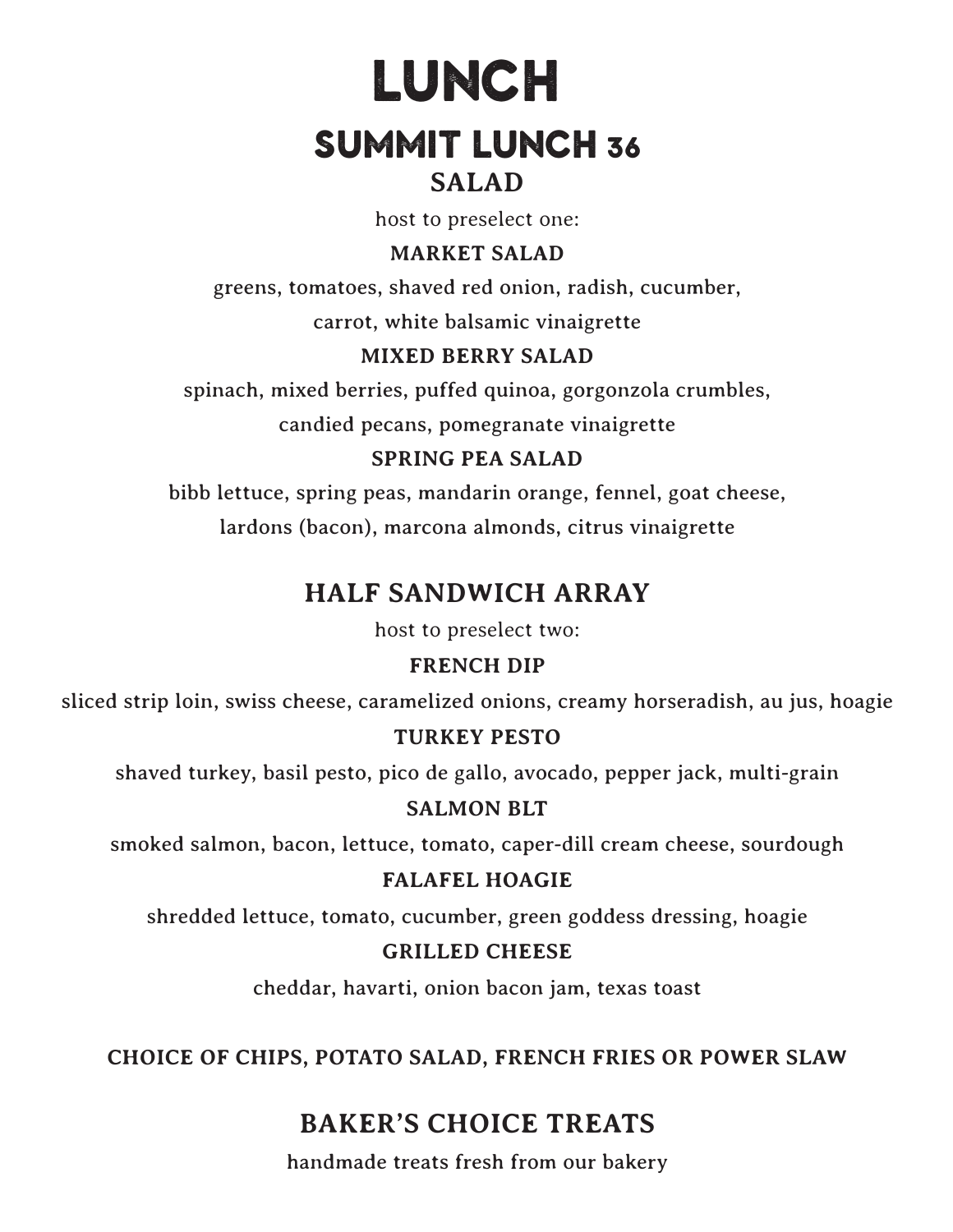### THE GREAT DIVIDE 38

### **SOUP**

host to preselect one: **CREAMY TOMATO BASIL TRUFFLED POTATO**

### **SALAD**

host to preselect one:

#### **MARKET SALAD**

greens, tomatoes, shaved red onion, radish, cucumber, carrot, white balsamic vinaigrette

### **MIXED BERRY SALAD**

spinach, mixed berries, puffed quinoa, gorgonzola crumbles, candied pecans, pomegranate vinaigrette

### **SPRING PEA SALAD**

bibb lettuce, spring peas, mandarin orange, fennel, goat cheese, lardons (bacon), marcona almonds, citrus vinaigrette

### **HALF SANDWICH ARRAY**

host to preselect two:

### **FRENCH DIP**

sliced strip loin, swiss cheese, caramelized onions, creamy horseradish, au jus, hoagie

### **TURKEY PESTO**

shaved turkey, basil pesto, pico de gallo, avocado, pepper jack, multi-grain

### **SALMON BLT**

smoked salmon, bacon, lettuce, tomato, caper-dill cream cheese, sourdough

### **FALAFEL HOAGIE**

shredded lettuce, tomato, cucumber, green goddess dressing, hoagie

### **GRILLED CHEESE**

cheddar, havarti, onion bacon jam, texas toast

**CHOOSE CHIPS, POTATO SALAD, FRENCH FRIES OR POWER SLAW**

### **BAKER'S CHOICE TREATS**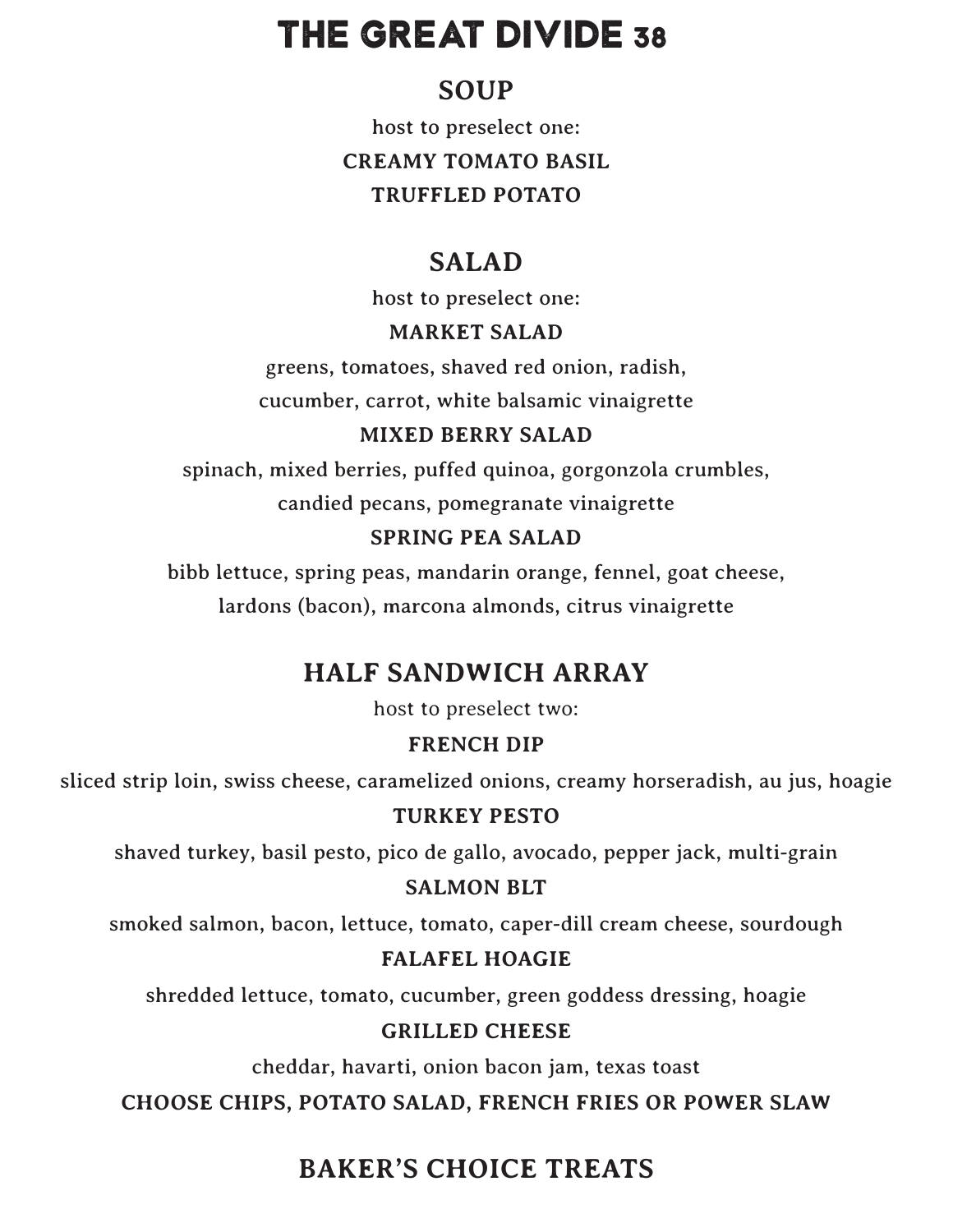## receptions

*small display serves 20 people; large display serves 50 people*

### **ARTISANAL CHEESE BOARD 185/380**

chef-selected artisanal cheeses, marcona almonds, olives, housemade jam,

breads, crackers and pickled vegetables

add cured meats, sausages and salumi 85/185

### **CLASSIC CHEESE BOARD 125/275**

classic cheeses, fruit, mustard, housemade breads and crackers add cured meats, sausages and salumi 75/175

### **VEGETABLE CRUDITÉ BOARD 85/200**

crisp garden vegetable assortment, dip trio, housemade breads and crackers

### **SALMON/TROUT 225/450**

lox, honey smoked salmon, trout dip, horseradish, dill cream, traditional accompaniments

## appetizers

*priced per dozen*

### chilled

### warm

### **SHRIMP COCKTAIL 43**

Ginger and Baker cocktail sauce, lemon

### **ROAST BEEF SLIDERS 40**

arugula, horseradish cream spread

### **SEASONAL BRUSCHETTA 36**

artichoke, asparagus tips, pea basil pesto, goat cheese mousse

### **SESAME SEARED TUNA 48**

rice cracker, avocado crema, carrot slaw, sweet chili sauce

### **CUCUMBER CUPS 32**

hummus, red pepper, olives, lemon zest

### **PROSCIUTTO PEACHES 45**

peach slices, prosciutto, basil

### **CAPRESE SKEWERS 36**

fresh mozzarella, heirloom cherry tomato, basil pesto, balsamic reduction

### **G&B MEATBALLS 44**

pork and beef meatballs, parmesan broth

### **SALTIMBOCCA BITES 42**

chicken tenders, provolone, prosciutto, sage demi

### **BACON WRAPPED DATES 40**

herb chèvre, cream cheese, marcona almond

### **POT PIE BITES 46**

mini chicken pot pies

### **FLATBREAD PIZZA 32**

seasonal meat and vegetable options

### **CRAWFISH CROQUETTES 48**

andouille sausage, cajun hollandaise

### **HOUSE GOUGÉRES 36**

choux pastry bun, ham, house jam, brie

### **GRILLED CHEESE BITES 36**

mini tomato soup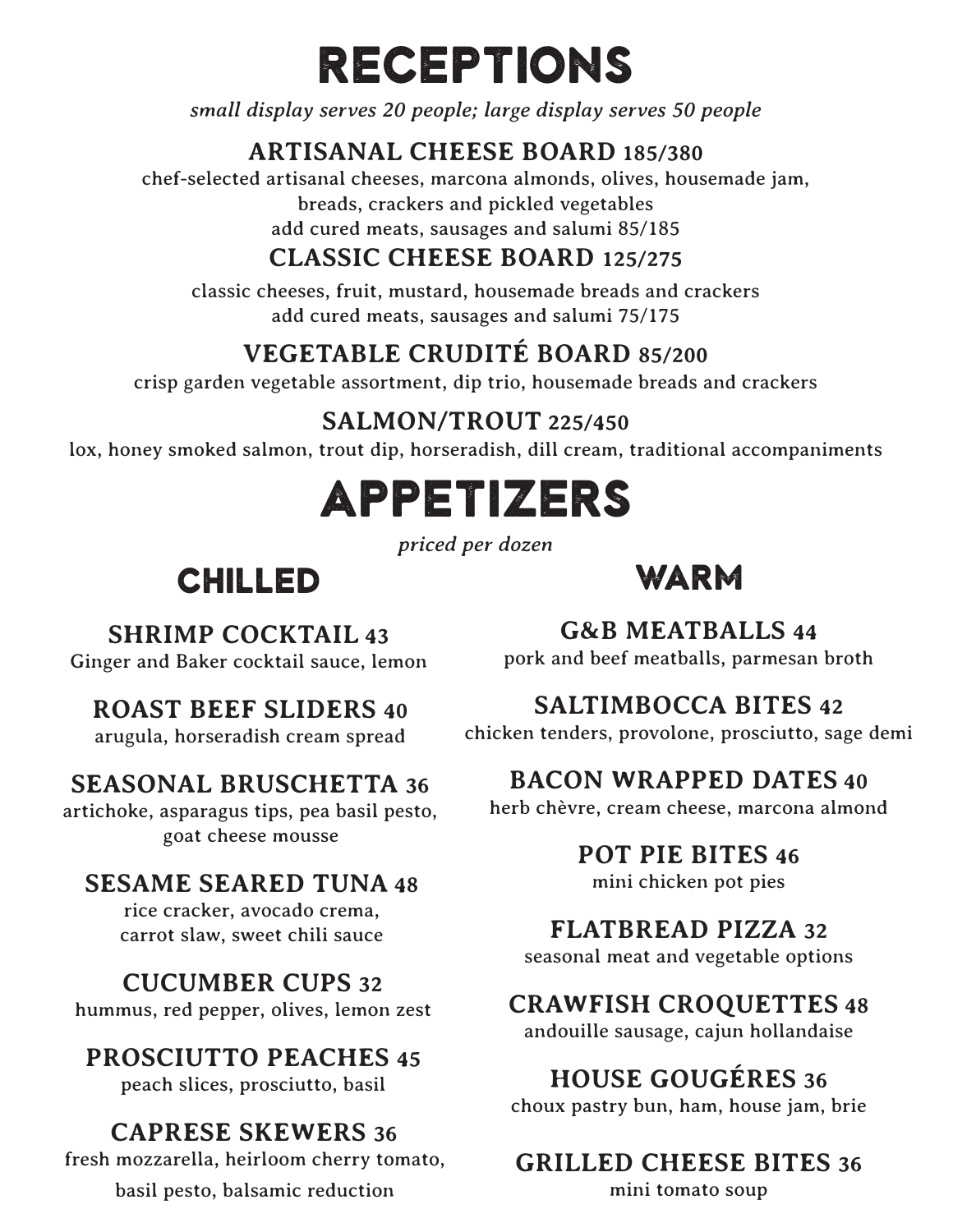

*select family-style, buffet or plated*

## **TIER ONE**<sup>42</sup>

**HOUSE BREAD SERVICE**

### **SALAD**

host to preselect one:

**MARKET**

#### **MIXED BERRY SALAD**

greens, tomatoes, shaved red onion, radish, cucumber, carrot, white balsamic vinaigrette

spinach, mixed berries, puffed quinoa, gorgonzola crumbles, candied pecans, pomegranate vinaigrette

#### **CAESAR**

romaine, white anchovies, parmesan, sourdough croutons

### **ENTRÉES**

host to preselect one

**ROASTED CHICKEN**

#### **BLACKENED SALMON**

caramelized shallot demi-glace

### peach relish, lemon oil

**FLANK STEAK**

brandy peppercorn

#### **FALAFEL PLATTER**

tabouleh salad, tzatziki, green goddess

### **SERVED WITH**

host to preselect one:

**SMASHED POTATOES**

**WILD RICE PILAF**

**HERB WHIPPED POTATOES**

### *AND*

host to preselect one:

**HONEY GLAZED CARROTS**

### **BROCCOLINI**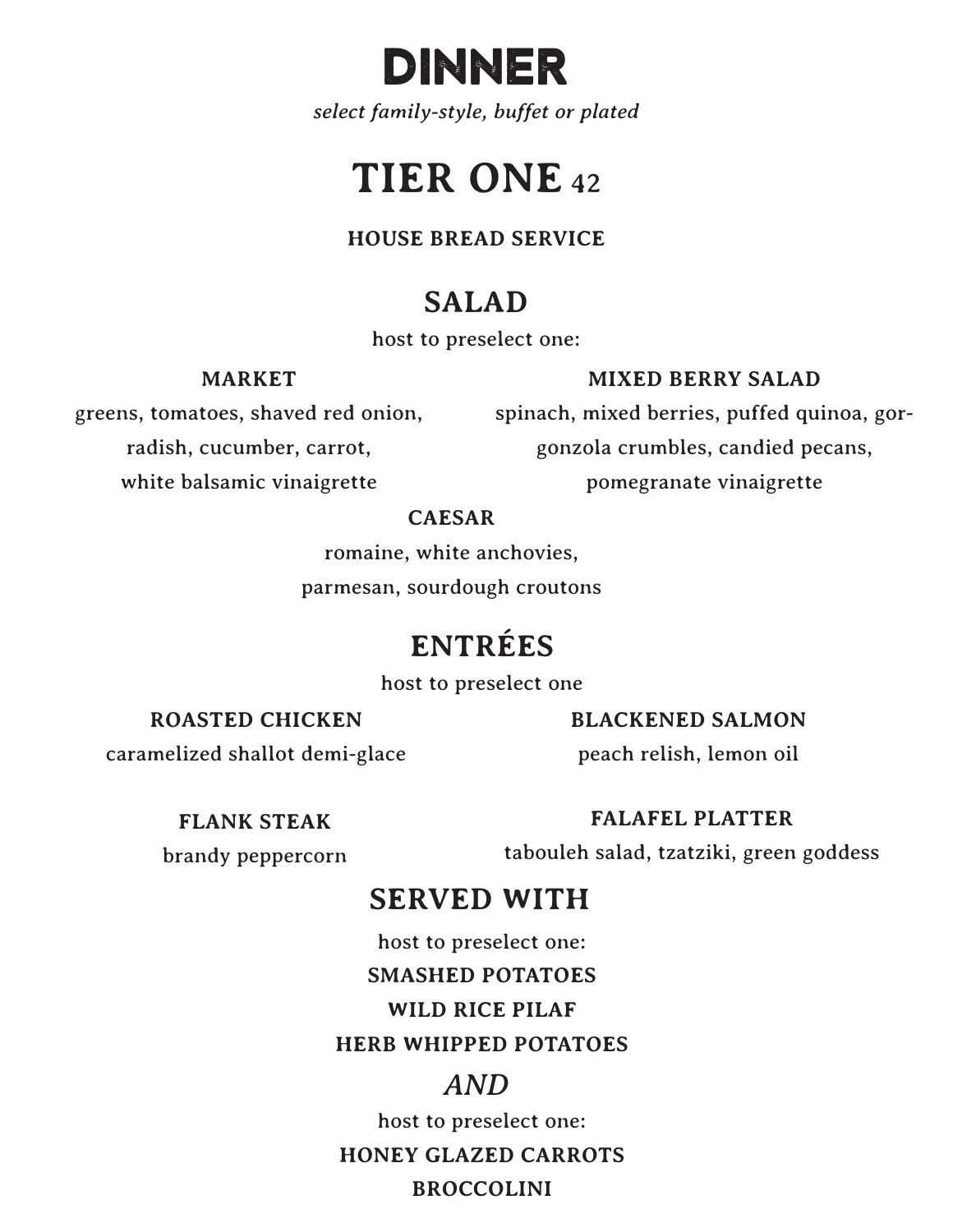### **TIER TWO** 62

#### **HOUSE BREAD SERVICE**

### **SALAD**

host to preselect one:

#### **MARKET HOUSE**

#### **SPRING PEA SALAD**

greens, tomatoes, shaved red onion, radish, cucumber, carrot, white balsamic vinaigrette

#### **MIXED BERRY SALAD**

spinach, mixed berries, puffed quinoa, gorgonzola crumbles, candied pecans, pomegranate vinaigrette

bibb lettuce, spring peas, mandarin orange, fennel, goat cheese, lardons (bacon), marcona almonds, citrus vinaigrette

#### **ASPARAGUS SALAD**

mixed greens, egg mimosa, pancetta, vinaigrette

### **ENTRÉES**

host to preselect two

**ROASTED CHICKEN**

caramelized shallot demi-glace

**RIBEYE 12 oz.** 

**BLACKENED SALMON**

**BARREL-CUT NY STRIP**

G&B steak sauce

peach relish, lemon oil

truffle butter

**EGGPLANT LASAGNA**

marinara, cashew ricotta, mushrooms, spinach, vegan parmesan & mozzarella

### **SERVED WITH**

host to preselect one:

**WILD RICE PILAF**

**HERB WHIPPED POTATOES**

#### **CRISPY POTATO STACK**

#### *AND*

host to preselect one:

**GRILLED ASPARAGUS**

**HONEY GLAZED CARROTS**

#### **BROCCOLINI**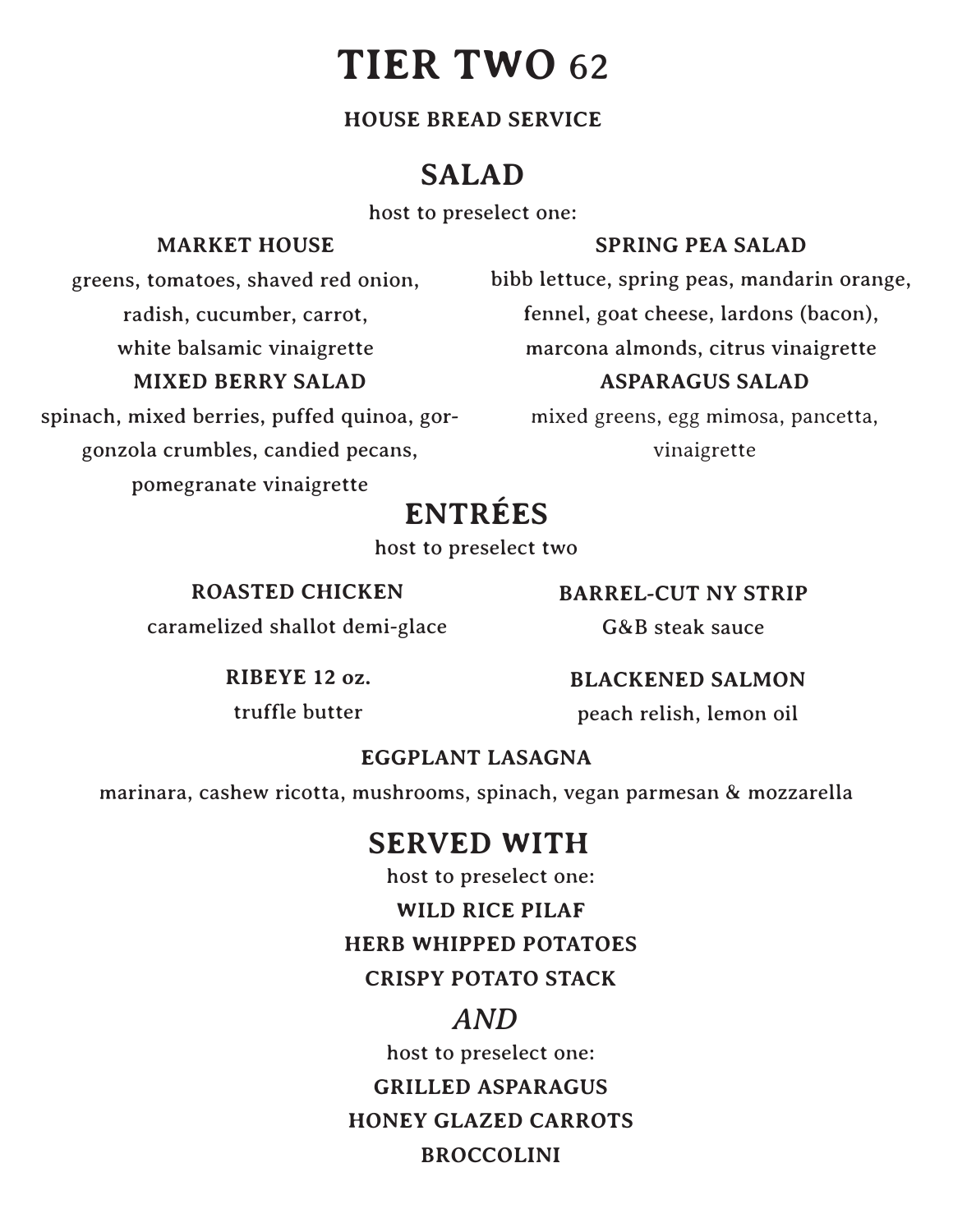### **TIER THREE** 80

#### **HOUSE BREAD SERVICE**

### **SALAD**

host to preselect one:

#### **MARKET HOUSE**

greens, tomatoes, shaved red onion, radish, cucumber, carrot, white balsamic vinaigrette

#### **MIXED BERRY SALAD**

spinach, mixed berries, puffed quinoa, gorgonzola crumbles, candied pecans, pomegranate vinaigrette

#### **SPRING PEA SALAD**

bibb lettuce, spring peas, mandarin orange, fennel, goat cheese, lardons (bacon), marcona almonds, citrus vinaigrette

#### **ASPARAGUS SALAD**

mixed greens, egg mimosa, pancetta, vinaigrette

### **ENTRÉES**

host to preselect two or duo plate

### **ROASTED CHICKEN**

caramelized shallot demi-glace

#### **PETIT TENDERLOIN**

crawfish hollandaise

**RIBEYE 12 oz.**  truffle butter

#### **PISTACHIO CRUSTED HALIBUT**

tangerine fennel salad

**LAMB SIRLOIN**

madeira jus

**EGGPLANT LASAGNA**

marinara, cashew ricotta, mushrooms, spinach, vegan parmesan & mozzarella

### **SERVED WITH**

host to preselect one: **CRISPY POTATO STACK WILD RICE PILAF HERB WHIPPED POTATOES WILD MUSHROOM RISOTTO** *AND*

host to preselect one: **GRILLED ASPARAGUS GRILLED BABY CARROTS BROCCOLINI BLISTERED GREEN BEANS**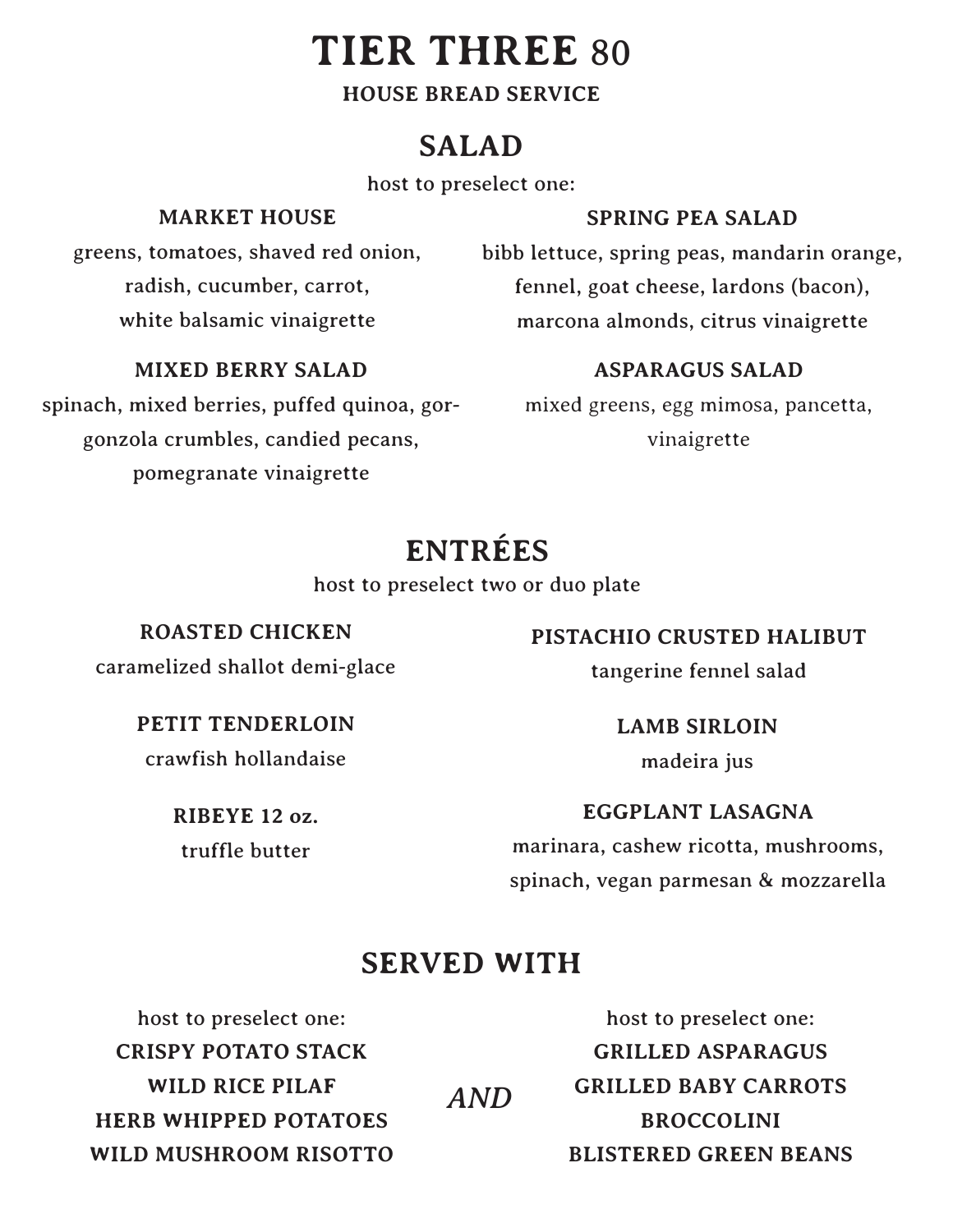## kids menu 16

(12 & under) **SALAD**

#### **VEGGIE DIPPERS**

fresh veggies, ranch dressing

### **ENTRÉES**

(host to pre-select two entrées) choice of french fries or steamed seasonal veggies **KID BURGER CHICKEN TENDERS GRILLED CHEESE MAC & CHEESE**

## from the bakery

#### **HOUSE PIES 40**

cherry double crust apple lemon meringue quadruple coconut cream

#### **SPECIALTY PIES 48**

passionfruit meringue chocolate explosion banana cream lemon blueberry streusel (GF/V) vegan chocolate peanut butter

#### **PIE BITES 5**

*served in rocks glasses* cherry double crust apple lemon meringue passionfruit meringue quadruple coconut cream banana cream lemon blueberry streusel (GF/V)

#### **FRESHLY BAKED PASTRIES**

*a la carte* cinnamon roll **5** pecan sticky bun **5** fruit turnover **4** fudgy brownie (GF) **full 4, half 2** chocolate chunk cookie **2.50** muffin **2.25**